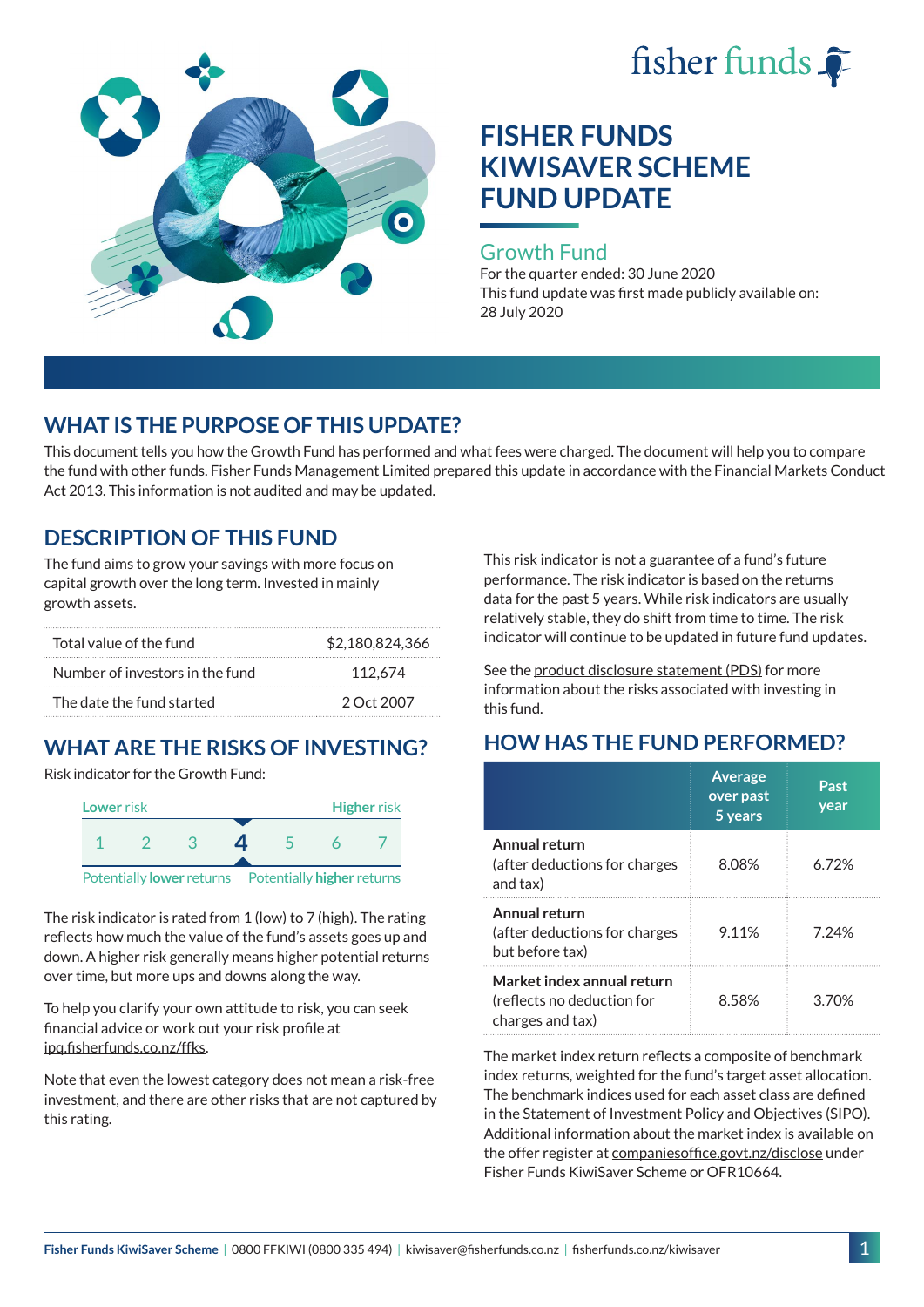## **ANNUAL RETURN GRAPH**



This shows the return after fund charges and tax for each of the last 10 years ending 31 March. The last bar shows the average annual return for the last 10 years, up to 30 June 2020.

**Important:** This does not tell you how the fund will perform in the future.

Returns in this update are after tax at the highest prescribed investor rate (PIR) of tax for an individual New Zealand resident. Your tax may be lower. The market index return reflects no deduction for charges and tax.

### **WHAT FEES ARE INVESTORS CHARGED?**

Investors in the Growth Fund are charged fund charges that include GST. In the year to 31 March 2020 these were:

|                                                       | % of net asset value   |  |
|-------------------------------------------------------|------------------------|--|
| <b>Total fund charges</b>                             | 1.23%                  |  |
| Which are made up of:                                 |                        |  |
| <b>Total management and</b><br>administration charges | 1.05%                  |  |
| Including:                                            |                        |  |
| Manager's basic fee                                   | 0.96%                  |  |
| Other management and<br>administration charges        | 0.07%                  |  |
| Total performance-based fees <sup>1</sup>             | 0.20%                  |  |
| Other charges:                                        | \$ amount per investor |  |
| Annual membership fee                                 |                        |  |

\* The account fee reduced from \$3 per month (\$36 per annum) to \$1.95 per month (\$23.40 per annum) on 1 July 2020.

Small differences in fees and charges can have a big impact on your investment over the long term.

### **EXAMPLE OF HOW THIS APPLIES TO AN INVESTOR**

Sarah had \$10,000 in the fund at the start of the year and did not make any further contributions. At the end of the year, Sarah received a return after fund charges were deducted of \$672 (that is 6.72% of her initial \$10,000). Sarah also paid \$36 in other charges. This gives Sarah a total return after tax of \$636 for the year.

#### **WHAT DOES THE FUND INVEST IN? Actual investment mix**

This shows the types of assets that the fund invests in.



#### **Target investment mix**

This shows the mix of assets that the fund generally intends to invest in.